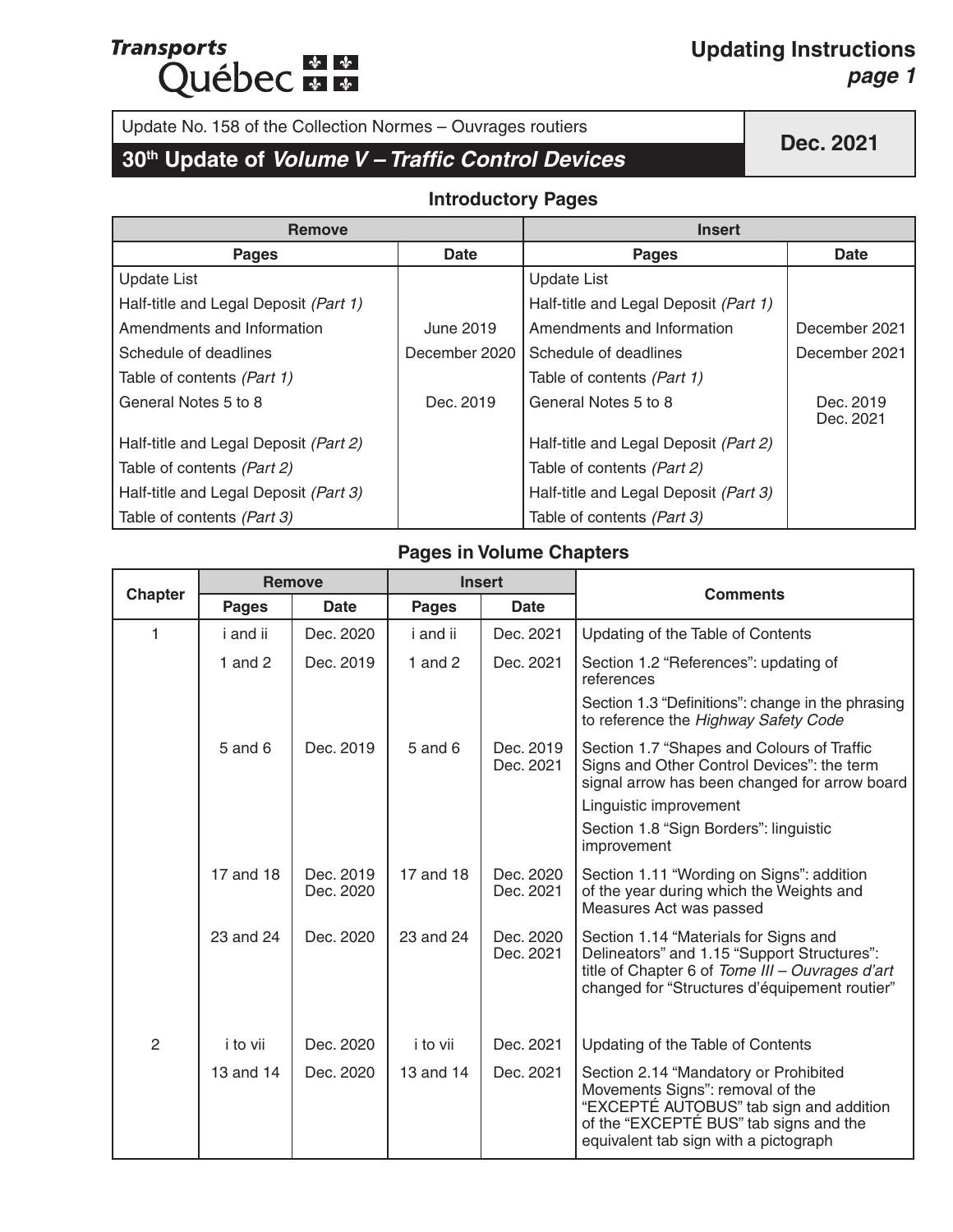#### **Updating Instructions** *page 2*

Update No. 158 of the Collection Normes – Ouvrages routiers

### **30th Update of** *Volume V – Traffic Control Devices*

|                | <b>Remove</b>        |                                            | <b>Insert</b>               |                               | <b>Comments</b>                                                                                                                                                                                                                                                                                                                     |
|----------------|----------------------|--------------------------------------------|-----------------------------|-------------------------------|-------------------------------------------------------------------------------------------------------------------------------------------------------------------------------------------------------------------------------------------------------------------------------------------------------------------------------------|
| <b>Chapter</b> | <b>Pages</b>         | <b>Date</b>                                | <b>Pages</b>                | <b>Date</b>                   |                                                                                                                                                                                                                                                                                                                                     |
| $\overline{2}$ | 16.2 to 18           | Dec. 2005<br><b>June 2019</b><br>Dec. 2019 | 16.2 to 18                  | Dec. 2019<br>Dec. 2021        | Section 2.16.1 "Trucks Prohibited Signs":<br>addition of a figure illustrating the Access<br>Prohibited to a Certain Type of Truck or<br>According to a Specific Schedule sign, and<br>specification that the sign must be installed<br>when access is prohibited to a certain type of<br>truck or according to a specific schedule |
|                | 31 and 32            | <b>June 2019</b>                           | 31 and 32                   | June 2019<br>Dec. 2021        | Table 2.28-1: modification of minimum sight<br>distances according to the new calculation<br>method, that is, with a constant deceleration<br>rate instead of the friction coefficient                                                                                                                                              |
|                | 39 and 40            | <b>June 2019</b>                           | 39 and 40                   | <b>June 2019</b>              | Figure 2.28-1: updating of the figure in the<br>English version only (date not changed) so it<br>matches the French version                                                                                                                                                                                                         |
| 3              | i to vi              | Dec. 2020                                  | i to vi                     | Dec. 2021                     | Updating of the Table of Contents                                                                                                                                                                                                                                                                                                   |
|                | $1$ to $4$           | Dec. 2007<br>Jan. 2014                     | 1 to $4$                    | Jan. 2014<br>Dec. 2018        | Table 3.4-1: removal of the traffic control<br>paddle with a yellow background (D-T-60).                                                                                                                                                                                                                                            |
|                |                      | Dec. 2018<br>June 2019                     |                             | Dec. 2021                     | Table 3.5-1: modification of minimum sight<br>distances according to the new calculation<br>method, that is, with a constant deceleration<br>rate instead of the friction coefficient                                                                                                                                               |
|                | SD 007 and<br>SD 008 | Jan. 2014<br><b>June 2019</b>              | SD 007 and<br><b>SD 008</b> | <b>June 2019</b><br>Dec. 2021 | SD 008: height of P- or CAR-type or taillights<br>changed to 0.6 m, driver eye level changed<br>to 1.08 m, and modification of minimum sight<br>distances according to the new calculation<br>method, that is, with a constant deceleration<br>rate instead of the friction coefficient                                             |
| 4              | i to viii            | Dec. 2020                                  | i to viii                   | Dec. 2021                     | Updating of the Table of Contents                                                                                                                                                                                                                                                                                                   |
|                | $1$ to $8$           | Dec. 2018<br>Dec. 2019                     | $1$ to $8$                  | Dec. 2021                     | Section 4.2 "References": updating of<br>references                                                                                                                                                                                                                                                                                 |
|                | Dec. 2020            |                                            |                             |                               | Section 4.3.2 "Brief Duration Work": term<br>"signal arrow" replaced with "arrow board"                                                                                                                                                                                                                                             |
|                |                      |                                            |                             |                               | Section 4.3.7 "Roadwork Zone": term<br>"signal arrow" replaced with "arrow board"                                                                                                                                                                                                                                                   |
|                |                      |                                            |                             |                               | Table 4.3-1: modification of minimum sight<br>distances according to the new calculation<br>method, that is, with a constant deceleration<br>rate instead of the friction coefficient                                                                                                                                               |
|                |                      |                                            |                             |                               | Section 4.5 "Delineators": addition of<br>specifications regarding possible diversions                                                                                                                                                                                                                                              |
|                |                      |                                            |                             |                               | Section 4.5.1 "Chevron Sign": specification that<br>chevrons must be installed in such a way as to<br>form a diversion taper                                                                                                                                                                                                        |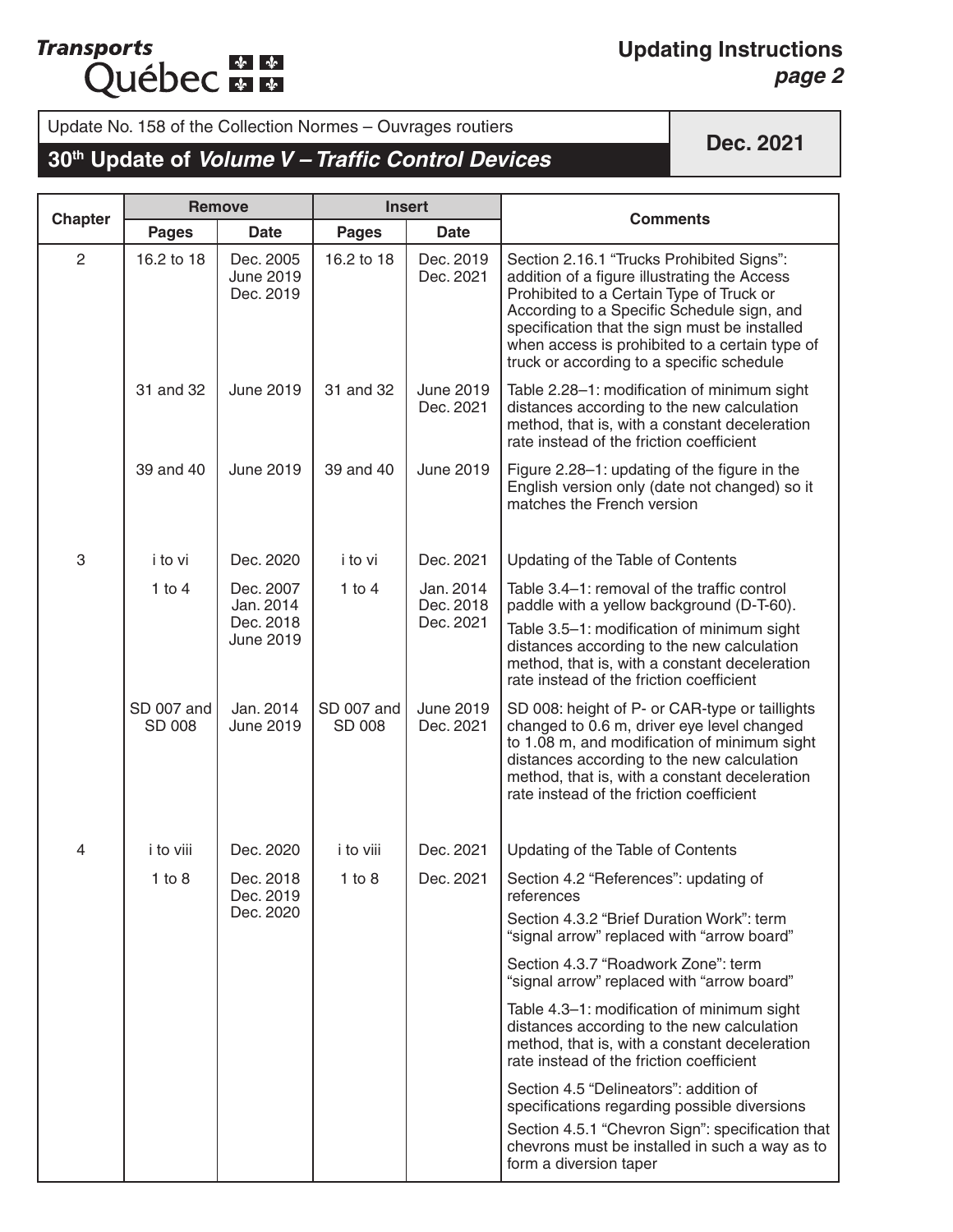## **Transports Québec**

#### **Updating Instructions** *page 3*

# Update No. 158 of the Collection Normes – Ouvrages routiers<br> **30<sup>th</sup> Update of** *Volume V – Traffic Control Devices*

|                |              | <b>Remove</b>                       | <b>Insert</b> |                                     | <b>Comments</b>                                                                                                                                                                                                                                                                                                                                                                                                                                                                                                                     |
|----------------|--------------|-------------------------------------|---------------|-------------------------------------|-------------------------------------------------------------------------------------------------------------------------------------------------------------------------------------------------------------------------------------------------------------------------------------------------------------------------------------------------------------------------------------------------------------------------------------------------------------------------------------------------------------------------------------|
| <b>Chapter</b> | <b>Pages</b> | <b>Date</b>                         | <b>Pages</b>  | <b>Date</b>                         |                                                                                                                                                                                                                                                                                                                                                                                                                                                                                                                                     |
| $\overline{4}$ | 11 to 14     | Dec. 2019<br>Dec. 2020              | 11 to 14      | Dec. 2020<br>Dec. 2021              | Section 4.6 "Barricades": term "signal arrow"<br>replaced with "arrow board"                                                                                                                                                                                                                                                                                                                                                                                                                                                        |
|                |              |                                     |               |                                     | Section 4.9 "Signing Location and Installation":<br>specification that weights must be appropriate<br>for the signs they stabilize and enumeration of<br>prohibited weights                                                                                                                                                                                                                                                                                                                                                         |
|                | 23 and 24    | Dec. 2020                           | 23 and 24     | Dec. 2021                           | Section 4.15 "Traffic Control Person Ahead<br>Sign": correction of the Distance tab sign<br>number in the French version                                                                                                                                                                                                                                                                                                                                                                                                            |
|                |              |                                     |               |                                     | Section 4.16 "Speed Zone Signs":<br>• removal of criteria to determine the temporary<br>legal speed limit in roadwork zones<br>• addition of a supplement to the standard<br>specifying that the method to establish a<br>temporary speed limit in roadwork zones<br>for long duration work and on other types<br>of roads is described in the Guide de<br>détermination des limites de vitesse dans<br>les zones de travaux routiers<br>• removal of the regulatory obligation to enter<br>the temporary speed limit in a register |
|                | 29 to 32     | Dec. 2018<br>Dec. 2020              | 29 to 32      | Dec. 2018<br>Dec. 2020<br>Dec. 2021 | Sections 4.20.4 "Pedestrian and Bicycle<br>Detour Signs" and 4.20.5 "Directional Signing<br>to Tourist Facilities During Roadwork":<br>modification to make diversions more general<br>to take temporary and permanent diversions<br>into account                                                                                                                                                                                                                                                                                   |
|                |              |                                     |               |                                     | Figures 4.20-5 and 4.20-6: inversion of figures                                                                                                                                                                                                                                                                                                                                                                                                                                                                                     |
|                | 41.3 to 64   | Dec. 2018<br>Dec. 2019<br>Dec. 2020 | 41.3 to 64    | Dec. 2019<br>Dec. 2020<br>Dec. 2021 | Section 4.34.2 "Conditions for Using a<br>Traffic Control Person": modification to make<br>diversions more general to take temporary<br>and permanent diversions into account                                                                                                                                                                                                                                                                                                                                                       |
|                |              |                                     |               |                                     | Section 4.34.5 "Automated Flagger Assistance<br>Device": specification that the AFAD must<br>be visible at all times, it must be possible to<br>operate the AFAD in less than 8 seconds,<br>the flag on the AFAD may be included in the<br>blocked 80% of the traffic lane and there must<br>not be any space between the flag and the arm                                                                                                                                                                                          |
|                |              |                                     |               |                                     | Sections 4.36.1 "Characteristics", 4.37 "Arrow<br>Boards", 4.39 "Vehicles" and 4.41 "Congestion":<br>term "signal arrow" replaced with "arrow board"                                                                                                                                                                                                                                                                                                                                                                                |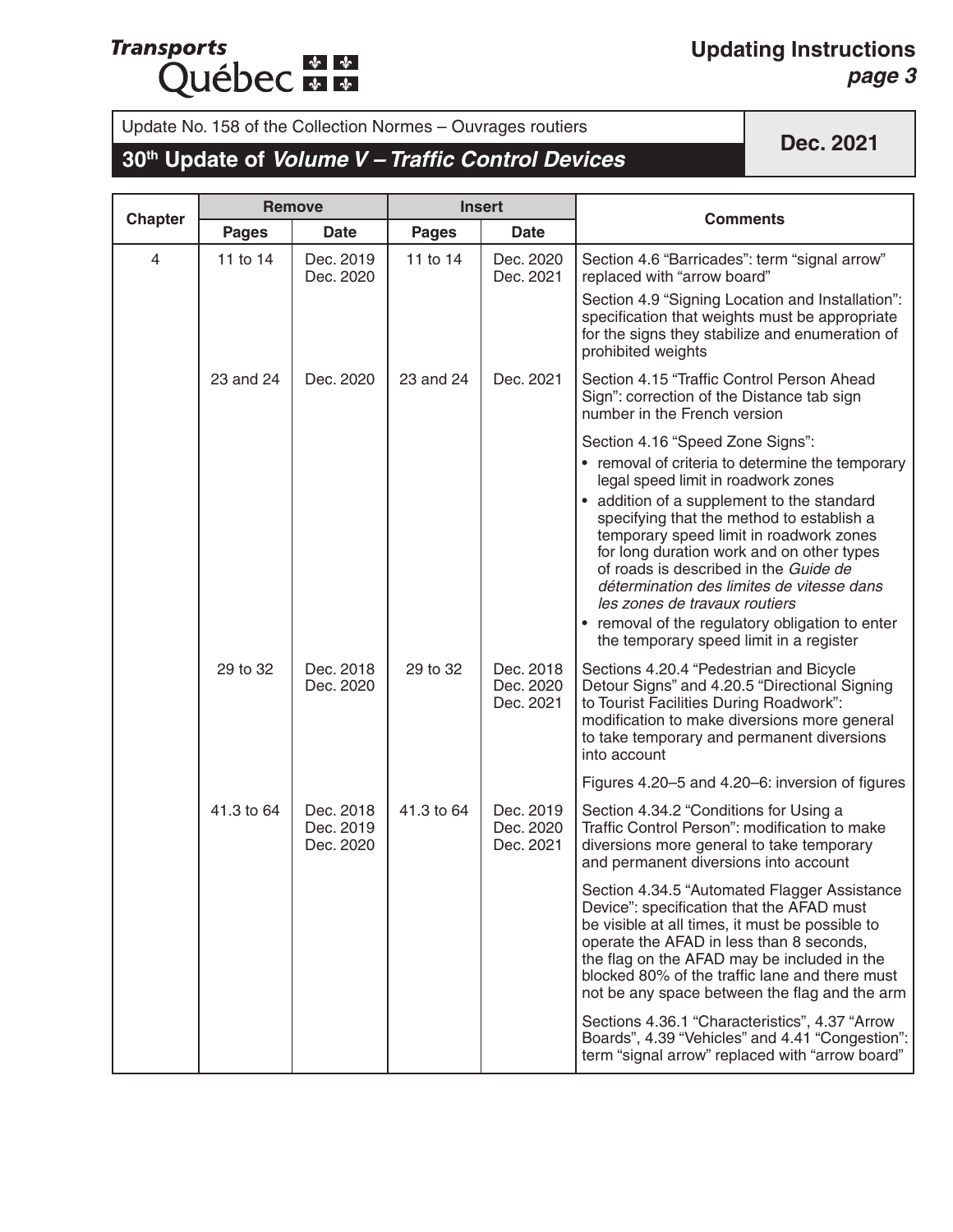#### **Updating Instructions** *page 4*

Update No. 158 of the Collection Normes – Ouvrages routiers

### **30th Update of** *Volume V – Traffic Control Devices*

|                | <b>Remove</b>                                       |                        | <b>Insert</b>                                       |                        |                                                                                                                                                                                                                                                                                                                                                                                                                                                                                                                                                                                                                                                                                                                                       |
|----------------|-----------------------------------------------------|------------------------|-----------------------------------------------------|------------------------|---------------------------------------------------------------------------------------------------------------------------------------------------------------------------------------------------------------------------------------------------------------------------------------------------------------------------------------------------------------------------------------------------------------------------------------------------------------------------------------------------------------------------------------------------------------------------------------------------------------------------------------------------------------------------------------------------------------------------------------|
| <b>Chapter</b> | <b>Pages</b>                                        | <b>Date</b>            | <b>Pages</b>                                        | <b>Date</b>            | <b>Comments</b>                                                                                                                                                                                                                                                                                                                                                                                                                                                                                                                                                                                                                                                                                                                       |
| $\overline{4}$ |                                                     |                        |                                                     |                        | Section 4.40 "Site Barriers": removal of the<br>regulatory aspect; addition of explanations on<br>the safety aspect of site barriers for workers<br>and road users; addition of factors influencing<br>the installation of site barriers; addition of<br>references to Tome VIII - Dispositifs de retenue<br>and Appendix C for the signing to be installed<br>when site barriers are used; specification that<br>AFADs and end terminals must be certified<br>by the Ministère; addition of references to<br>recommended buffer area lengths; reference to<br>Appendix D for the use of a vehicle equipped<br>with a lateral barrier; specification that there<br>must not be any object, worker or pedestrian in<br>the buffer area |
|                |                                                     |                        |                                                     |                        | Section 4.42.4.1 "Pedestrian Corridor": "detour<br>path" replaced with "detour"                                                                                                                                                                                                                                                                                                                                                                                                                                                                                                                                                                                                                                                       |
|                |                                                     |                        |                                                     |                        | Tableau 4.42-1: modification of minimum sight<br>distances according to the new calculation<br>method, that is, with a constant deceleration<br>rate instead of the friction coefficient                                                                                                                                                                                                                                                                                                                                                                                                                                                                                                                                              |
|                |                                                     |                        |                                                     |                        | Section 4.42.5 "Temporary Pavement Markings":<br>the term "deviation" is now more general                                                                                                                                                                                                                                                                                                                                                                                                                                                                                                                                                                                                                                             |
|                |                                                     |                        |                                                     |                        | Section 4.43 "Signing During Suspension of<br>Work": linguistic improvement                                                                                                                                                                                                                                                                                                                                                                                                                                                                                                                                                                                                                                                           |
|                | A-11 to A-17                                        | Dec. 2018<br>Dec. 2020 | A-11 to A-17                                        | Dec. 2021              | Appendix B: term "signal arrow" replaced with<br>"arrow board"                                                                                                                                                                                                                                                                                                                                                                                                                                                                                                                                                                                                                                                                        |
|                |                                                     |                        |                                                     |                        | Appendix C: general update of the appendix<br>due to the new calculation method for site<br>guardrails, addition of the term "diversion" to<br>make the content more general, and removal<br>of the regulatory aspect                                                                                                                                                                                                                                                                                                                                                                                                                                                                                                                 |
|                |                                                     |                        |                                                     |                        | Appendix D: modification of titles to guide the<br>use of the appendix, replacement of the barrier<br>with an AFAD, addition of the missing table<br>to include speeds of 70 km/h or less and all<br>freeways, and removal of the regulatory aspect                                                                                                                                                                                                                                                                                                                                                                                                                                                                                   |
| <b>TTCD</b>    | <b>TTCD</b> i to<br><b>TTCD iv</b>                  | Dec. 2020              | <b>TTCD</b> i to<br><b>TTCD iv</b>                  | Dec. 2021              | Updating of the Standardized Drawings Table<br>for brief duration work                                                                                                                                                                                                                                                                                                                                                                                                                                                                                                                                                                                                                                                                |
|                | <b>TTCD</b><br>Guide 1 to<br><b>TTCD</b><br>Guide 5 | Dec. 2019              | <b>TTCD</b><br>Guide 1 to<br><b>TTCD</b><br>Guide 5 | Dec. 2019<br>Dec. 2021 | TTCD Guides 1 to 3 and 5: modification related<br>to the adjustment of Standardized Drawings<br>TTCD-P 001 to 004 to classify them according<br>to the type of road instead of their speed limit                                                                                                                                                                                                                                                                                                                                                                                                                                                                                                                                      |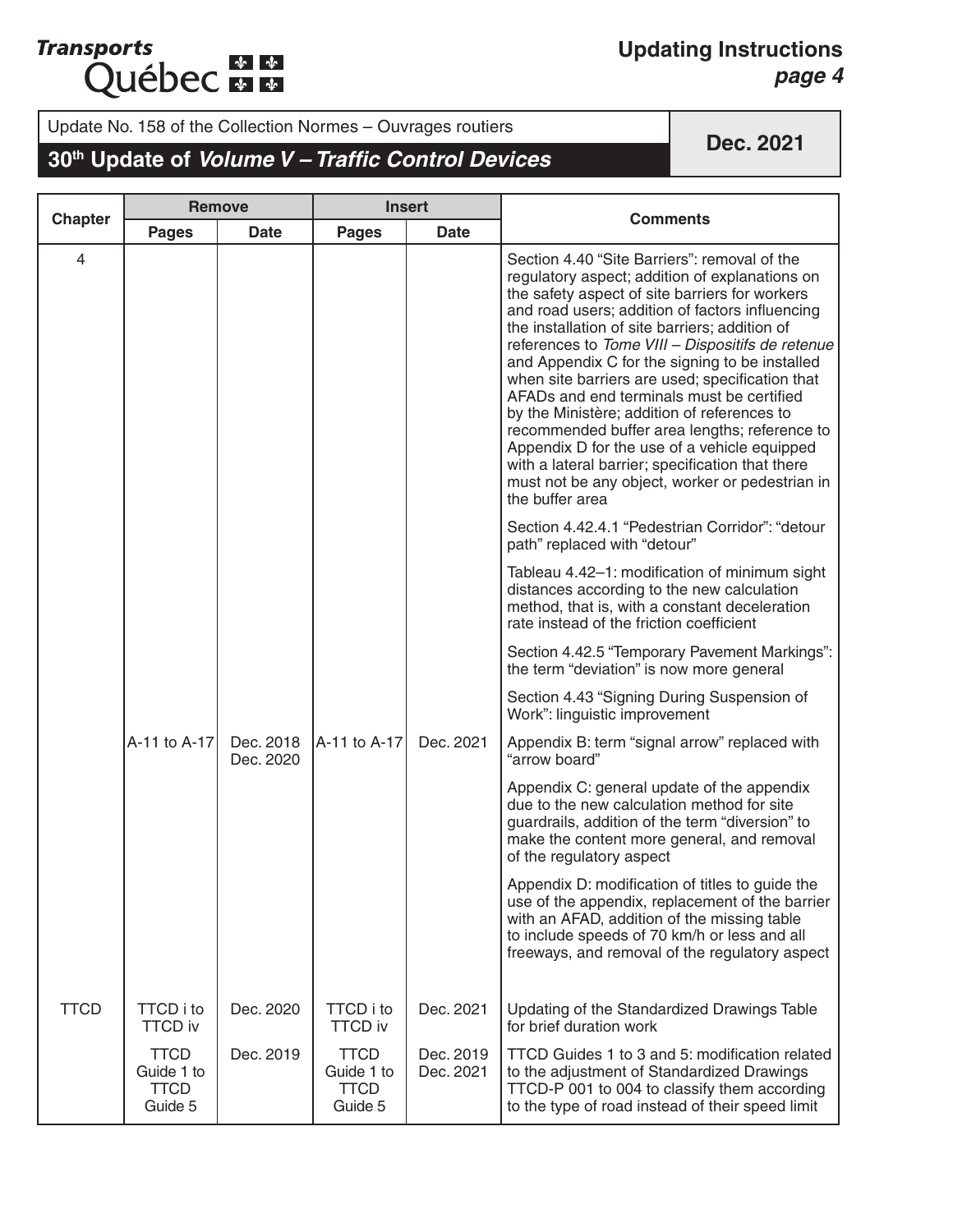## **Transports Québec**

#### **Updating Instructions** *page 5*

Update No. 158 of the Collection Normes – Ouvrages routiers<br> **30<sup>th</sup> Update of** *Volume V – Traffic Control Devices* 

|                | <b>Remove</b>                                   |                        | <b>Insert</b>                                   |                        |                                                                                                                                                                                                                                                                                                              |
|----------------|-------------------------------------------------|------------------------|-------------------------------------------------|------------------------|--------------------------------------------------------------------------------------------------------------------------------------------------------------------------------------------------------------------------------------------------------------------------------------------------------------|
| <b>Chapter</b> | <b>Pages</b>                                    | <b>Date</b>            | <b>Pages</b>                                    | <b>Date</b>            | <b>Comments</b>                                                                                                                                                                                                                                                                                              |
| <b>TTCD</b>    | TTCD-P 001<br>to<br>TTCD-P012                   | Dec. 2019<br>Dec. 2020 | TTCD-P 001<br>to<br>TTCD-P012                   | Dec. 2020<br>Dec. 2021 | TTCD-P 001: removal of a sentence: "Materials,<br>vehicles or equipment must never be stored or<br>parked in the buffer area."                                                                                                                                                                               |
|                |                                                 |                        |                                                 |                        | TTCD-P 002: modification of the title to classify<br>the SD according to the type of road instead<br>of their speed limit, and addition of two new<br>diagrams for $V < 70$ km/h and $V \ge 70$ km/h                                                                                                         |
|                |                                                 |                        |                                                 |                        | TTCD-P 003: modification of the SD to adjust<br>it for a divided or undivided highway with four<br>lanes or more where work is carried out in the<br>right lane and where $V \le 70$ km/h                                                                                                                    |
|                |                                                 |                        |                                                 |                        | TTCD-P 004: new SD showing work in the<br>left lane on a highway with four lanes or more<br>where $V \le 70$ km/h                                                                                                                                                                                            |
|                |                                                 |                        |                                                 |                        | TTCD-P 005 to TTCD-P 008: addition of<br>"PV-TMA" and addition of speeds of less than<br>70 km/h                                                                                                                                                                                                             |
|                |                                                 |                        |                                                 |                        | TTCD-P 009 to TTCD-P 011: two tables<br>merged, addition of 50 and 60 km/h speeds,<br>addition of a definition for "A", addition of<br>specifications on road flares by indicating they<br>are 30-minutes road flare and optional, and<br>SD refined to avoid repeating the content<br>added to the standard |
| <b>TCD</b>     | TCD i to<br><b>TCD viii</b>                     | Dec. 2020              | TCD i to<br><b>TCD viii</b>                     | Dec. 2021              | Updating of the Standardized Drawings Table<br>for short duration work                                                                                                                                                                                                                                       |
|                | <b>TCD Guide 1</b><br>and<br><b>TCD Guide 2</b> | Dec. 2018              | <b>TCD Guide 1</b><br>and<br><b>TCD Guide 2</b> | Dec. 2018<br>Dec. 2021 | TCD Guide 1: updating of the guide                                                                                                                                                                                                                                                                           |
|                | <b>TCD 055 to</b><br><b>TCD 058</b>             | Dec. 2018              | <b>TCD 055 to</b><br><b>TCD 058</b>             | Dec. 2018<br>Dec. 2021 | TCD 056: specification that delineators must<br>be installed up to the physical island nose<br>when the distance between the roadwork<br>zone and the start of the exit ramp double<br>line marking is less than 200 m                                                                                       |
|                |                                                 |                        |                                                 |                        | TCD 057 and TCD 058; extension of delineators<br>up to the physical island nose in the diagrams                                                                                                                                                                                                              |
|                | <b>TCD 061</b><br>and<br><b>TCD 062</b>         | Dec. 2018              | <b>TCD 061</b><br>and<br><b>TCD 062</b>         | Dec. 2018<br>Dec. 2021 | TCD 061: extension of delineators up to the<br>physical island nose in the diagrams                                                                                                                                                                                                                          |
|                | <b>TCD 086B</b>                                 | Dec. 2020              | <b>TCD 086B</b>                                 | Dec. 2021              | TCD 086B: modification of minimum site<br>distances according to the new calculation<br>method, that is, with a constant deceleration<br>rate instead of the friction coefficient                                                                                                                            |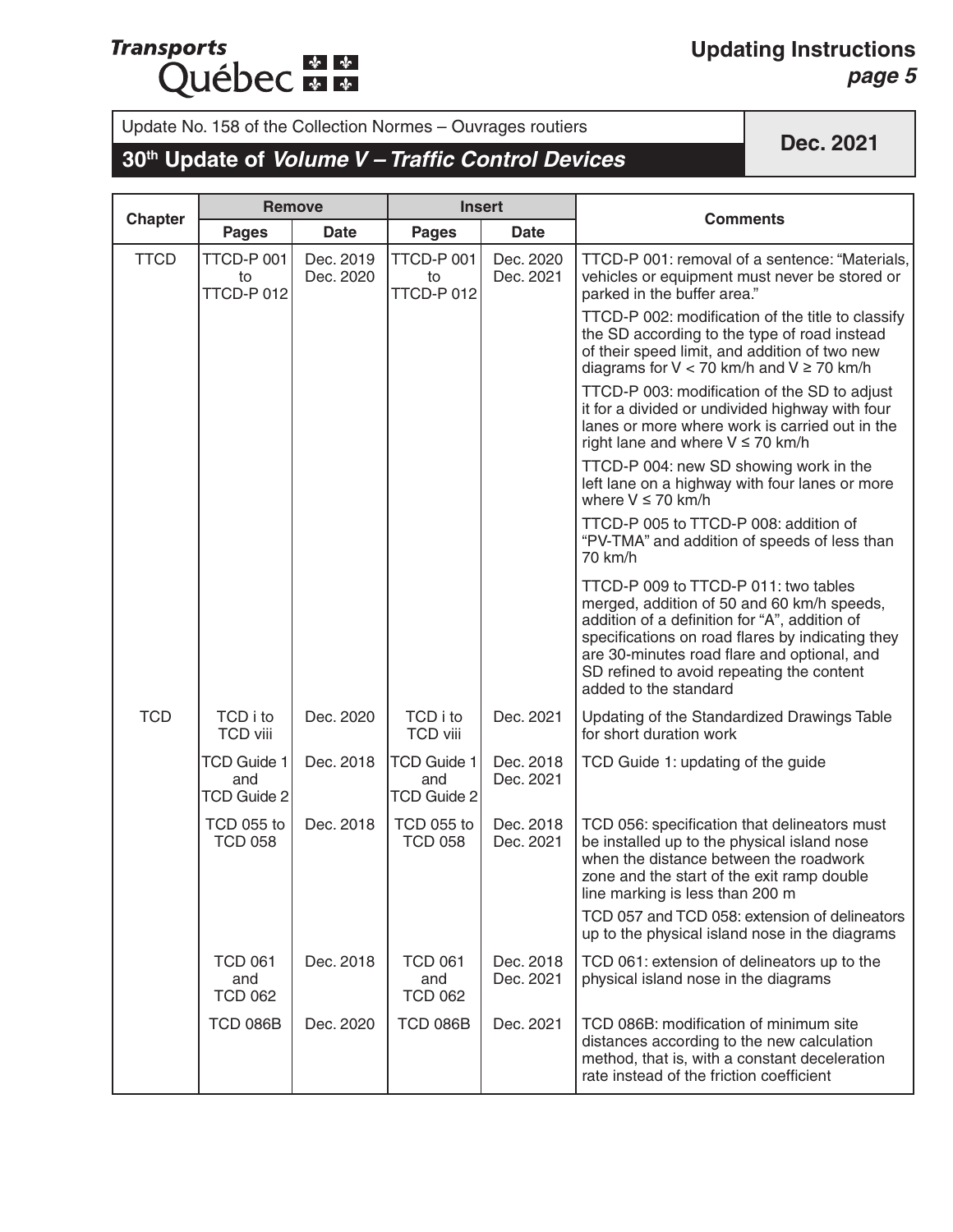#### **Updating Instructions** *page 6*

Update No. 158 of the Collection Normes – Ouvrages routiers

### **30th Update of** *Volume V – Traffic Control Devices*

|                | <b>Remove</b>                             |                                     | <b>Insert</b>                             |                        |                                                                                                                                                                                                                        |
|----------------|-------------------------------------------|-------------------------------------|-------------------------------------------|------------------------|------------------------------------------------------------------------------------------------------------------------------------------------------------------------------------------------------------------------|
| <b>Chapter</b> | <b>Pages</b>                              | <b>Date</b>                         | <b>Pages</b>                              | <b>Date</b>            | <b>Comments</b>                                                                                                                                                                                                        |
| <b>TCD</b>     | TCD 091 to<br><b>TCD 098</b>              | Dec. 2018<br>Dec. 2019<br>Dec. 2020 | TCD 091 to<br><b>TCD 098</b>              | Dec. 2018<br>Dec. 2021 | TCD 092, TCD 093 and TCD 095: addition of<br>a protective vehicle upstream of the roadwork<br>zone, which has to be a maximum of 10 m, and<br>addition of a table with additional speeds                               |
|                |                                           |                                     |                                           |                        | TCD 096: addition of a protective vehicle<br>upstream of the roadwork zone, which has to<br>be a maximum of 10 m                                                                                                       |
|                |                                           |                                     |                                           |                        | TCD 097: general update of the SD, addition of<br>a protective vehicle upstream of the roadwork<br>zone, which has to be a maximum of 10 m, and<br>addition of a table with the possible speeds                        |
| <b>TLD</b>     | TLD i to<br>TLD vii                       | Dec. 2020                           | TLD i to<br>TLD vii                       | Dec. 2021              | Updating of the Standardized Drawings Table<br>for long duration work                                                                                                                                                  |
|                | <b>TLD 065 to</b><br><b>TLD 070</b>       | Dec. 2018                           | <b>TLD 065 to</b><br><b>TLD 070</b>       | Dec. 2021              | TLD 065: specification that delineators must be<br>installed up to the physical island nose when<br>the distance between the roadwork zone and<br>the start of the exit ramp double line marking is<br>less than 200 m |
|                |                                           |                                     |                                           |                        | TLD 066, TLD 067 and TLD 070: extension of<br>delineators up to the physical island nose in<br>the diagrams                                                                                                            |
|                |                                           |                                     |                                           |                        | TLD 068 and TLD 069: addition of a missing<br>section number                                                                                                                                                           |
| <b>TLDU</b>    | TLDU i to<br>TLDU v                       | Dec. 2020                           | TLDU i to<br>TLDU v                       | Dec. 2021              | Updating of the Standardized Drawings Table<br>for long duration work in urban areas                                                                                                                                   |
|                | <b>TLDU 027</b><br>and<br><b>TLDU 028</b> | Dec. 2018                           | <b>TLDU 027</b><br>and<br><b>TLDU 028</b> | Dec. 2018<br>Dec. 2021 | TLDU 027: extension of delineators up to the<br>physical island nose in the diagrams                                                                                                                                   |
| <b>TM</b>      | TM i to TM vi                             | Dec. 2020                           | TM i to TM vi                             | Dec. 2021              | Updating of the Standardized Drawings Table<br>for moving operations                                                                                                                                                   |
|                | TM 003 and<br>TM 004-008                  | Dec. 2018                           | TM 003 and<br>TM 004-008                  | Dec. 2018<br>Dec. 2021 | TM 003: correction of a typo, term "signal<br>arrow" replaced with "arrow board"                                                                                                                                       |
|                | TM 033 and                                | Dec. 2019                           | <b>TM 033 and</b>                         | Dec. 2021              | TM 033: addition of "PV-TMA"                                                                                                                                                                                           |
|                | TM 034                                    |                                     | TM 034                                    |                        | TM 034: addition of "PV-TMA", addition of<br>specifications on road flares by indicating they<br>are 30-minutes road flare and optional                                                                                |
|                | TM 037 and<br><b>TM 038</b>               | Dec. 2019                           | <b>TM 037 and</b><br>TM 038               | Dec. 2021              | TM 037 and TM 038: addition of "PV-TMA",<br>addition of specifications on road flares by<br>indicating they are 30-minutes road flare and<br>optional                                                                  |
| 5              | i to xii                                  | Dec. 2020                           | i to xii                                  | Dec. 2021              | Updating of the Table of Contents                                                                                                                                                                                      |
|                | 1 and $2$                                 | Jan. 2014<br>Dec. 2020              | 1 and $2$                                 | Jan. 2014<br>Dec. 2021 | Section 5.2 "References": updating of<br>references                                                                                                                                                                    |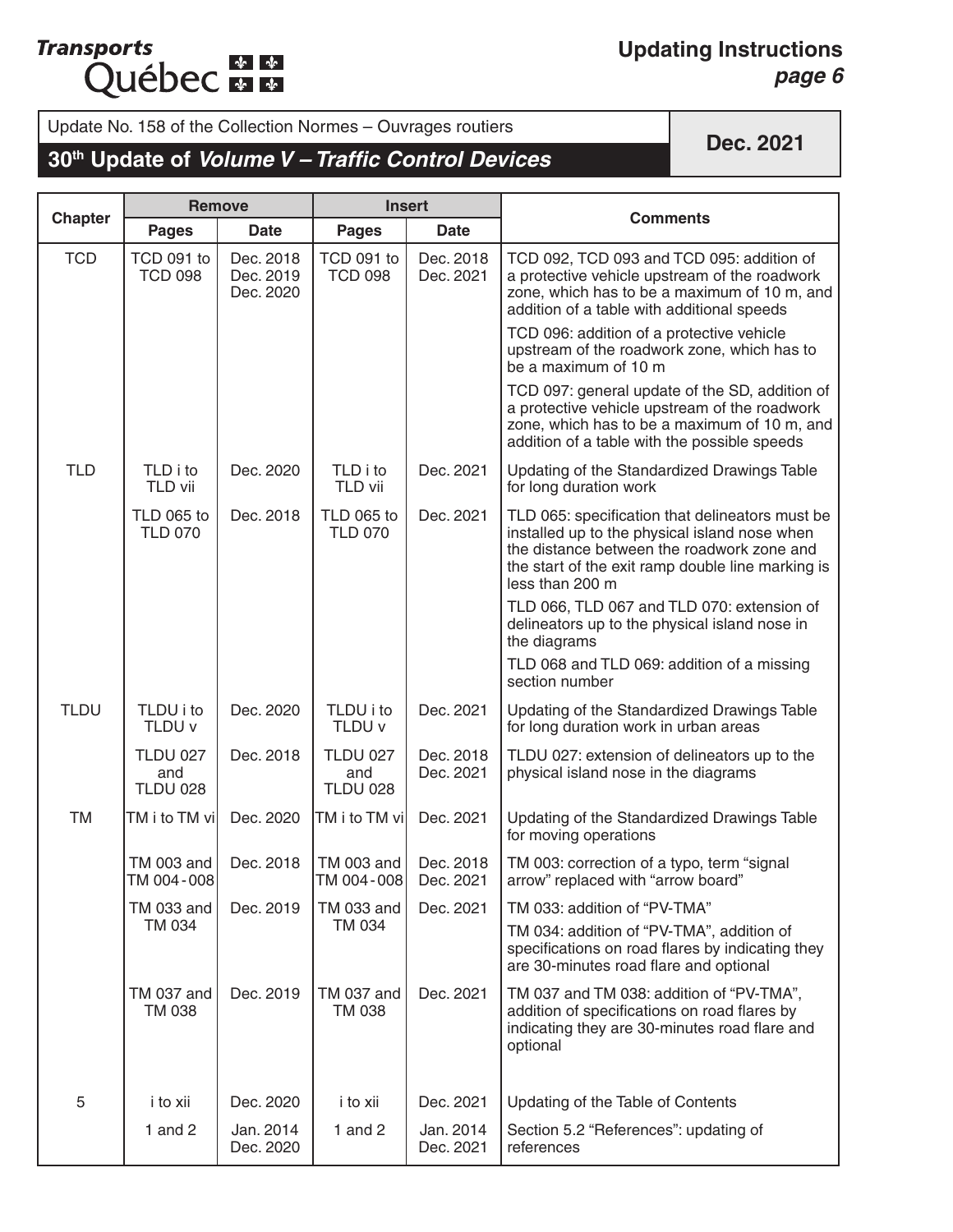## **Transports Québec**

#### **Updating Instructions** *page 7*

# Update No. 158 of the Collection Normes – Ouvrages routiers<br> **30<sup>th</sup> Update of** *Volume V – Traffic Control Devices* **Dec. 2021**

|                | <b>Remove</b>    |                                            |                  | <b>Insert</b>                              |                                                                                                                                                                                                                                                                                                                                                                            |
|----------------|------------------|--------------------------------------------|------------------|--------------------------------------------|----------------------------------------------------------------------------------------------------------------------------------------------------------------------------------------------------------------------------------------------------------------------------------------------------------------------------------------------------------------------------|
| <b>Chapter</b> | <b>Pages</b>     | <b>Date</b>                                | <b>Pages</b>     | <b>Date</b>                                | <b>Comments</b>                                                                                                                                                                                                                                                                                                                                                            |
| 5              | 29.2 and 30      | Dec. 2015<br>Dec. 2016                     | 29.2 and 30      | Dec. 2016<br>Dec. 2021                     | Figure 5.4-13: the autoroute 720 shield is<br>replaced with the route 136 shield                                                                                                                                                                                                                                                                                           |
|                | 43 to 46         | Jan. 2014<br><b>June 2019</b>              | 43 to 46         | Jan. 2014<br>June 2019<br>Dec. 2021        | Section 5.5.3 "Freeway Route Markers":<br>autoroute 720 is replaced with route 136 on<br>the I-130-3 sign<br>Figure 5.5-2: the autoroute 720 shield is                                                                                                                                                                                                                     |
|                |                  |                                            |                  |                                            | replaced with the route 136 shield                                                                                                                                                                                                                                                                                                                                         |
|                | 49 to 52         | Jan. 2014<br>Dec. 2016<br>Dec. 2020        | 49 to 52         | Jan. 2014<br>Dec. 2020<br>Dec. 2021        | Sections 5.5.12.1 "Provincial Boundary Signs"<br>And 5.5.12.2 "Entering Tourist Region Sign":<br>• specification that the I-150-2 sign is installed<br>at the exits of international airports that<br>operate passenger flights<br>• addition of the website on the I-150-2 and<br>$I-150-3$ signs                                                                         |
|                |                  |                                            |                  |                                            | • new visual for the Provincial Boundary sign<br>$(I-150-2)$<br>• new visual for the Entering Tourist Region                                                                                                                                                                                                                                                               |
|                |                  |                                            |                  |                                            | sign (I-150-3)                                                                                                                                                                                                                                                                                                                                                             |
|                |                  |                                            |                  |                                            | Section 5.5.12.4 "Welcome Sign": new title<br>of the reference to Chapter 6 of Tome III -<br>Ouvrages d'art                                                                                                                                                                                                                                                                |
|                | 53 to 56.1       | Jan. 2014<br>Dec. 2014<br>June 2019        | 53 to 56.1       | June 2019<br>Dec. 2021                     | Section 5.6.2.2 "Health Facilities",<br>A. Hospital Sign:<br>• modification of the reference<br>• new Emergency sign (I-280-4)<br>• specifications of directional signing                                                                                                                                                                                                  |
|                | 83 to 88         | Jan. 2014<br><b>June 2019</b><br>Dec. 2020 | 83 to 88         | <b>June 2019</b><br>Dec. 2020<br>Dec. 2021 | Section 5.8.1.1 "Roadside Parks",<br>E. Villages-relais Signs:<br>• addition of specifications<br>• addition of conditions for the installation of<br>Village-relais signs on freeways<br>addition of the new I-620-5 and I-620-6 signs<br>Section 5.8.1.2 "Reserves, Parks and Wildlife<br>Refuges", A. Wildlife Reserve Signs: updating<br>of signs I-460-14 to I-460-16 |
|                | 91 and 92        | Jan. 2014<br>Dec. 2019                     | 91 and 92        | Dec. 2019<br>Dec. 2021                     | Section 5.8.1.2 "Reserves, Parks and Wildlife<br>Refuges", C. Park Signs: updating of signs<br>I-490-6 to I-490-8                                                                                                                                                                                                                                                          |
|                | 99 and 100       | Dec. 2016<br><b>June 2019</b>              | 99 and 100       | <b>June 2019</b><br>Dec. 2021              | Section 5.8.2 "Heritage Site Signs": addition of<br>Arvida to the list                                                                                                                                                                                                                                                                                                     |
|                | 101.2 and<br>102 | Dec. 2014                                  | 101.2 and<br>102 | Dec. 2014<br>Dec. 2021                     | Figure 5.8-2: updating of pictographs                                                                                                                                                                                                                                                                                                                                      |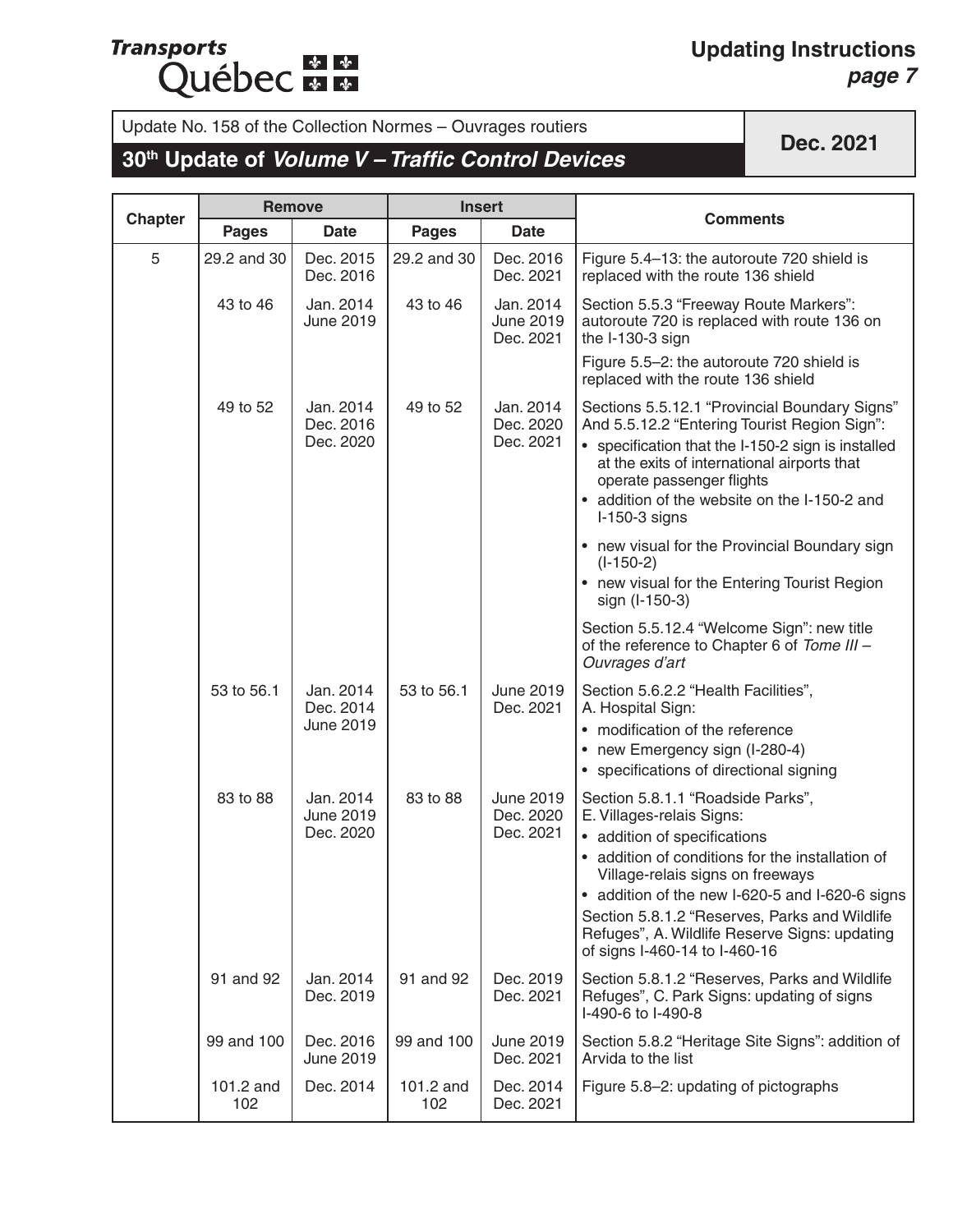#### **Updating Instructions** *page 8*

Update No. 158 of the Collection Normes – Ouvrages routiers

### **30th Update of** *Volume V – Traffic Control Devices*

|                | <b>Remove</b>        |                                     | <b>Insert</b>        |                                     | <b>Comments</b>                                                                                                                                                                                                  |
|----------------|----------------------|-------------------------------------|----------------------|-------------------------------------|------------------------------------------------------------------------------------------------------------------------------------------------------------------------------------------------------------------|
| <b>Chapter</b> | <b>Pages</b>         | <b>Date</b>                         | <b>Pages</b>         | <b>Date</b>                         |                                                                                                                                                                                                                  |
| 5              | 123 to 125           | Jan. 2014<br>Dec. 2019              | 123 to 125           | Dec. 2021                           | Section 5.10.1.1 "Pre-Interchange Sequence":<br>addition of the Village-relais sign in the sign<br>removal order                                                                                                 |
|                |                      |                                     |                      |                                     | Sections 5.10.2.1 "Overhead Installation" and<br>Section 5.10.2.2 "Roadside Installation": new<br>title of the reference to Chapter 6 of Tome III -<br>Ouvrages d'art                                            |
|                | A-1 to A-12          | Jan. 2014<br>Dec. 2019              | A-1 to A-11          | Jan. 2014<br>Dec. 2019<br>Dec. 2021 | Appendix A "Major Destinations on Freeways -<br>Montréal Area": removal of page A-1<br>concerning autoroutes 10 and 720, updating<br>of destinations, and renumbering of pages A-2<br>to A-12 (date not changed) |
|                |                      |                                     |                      |                                     | Exception for page A-5 regarding the Turcot<br>interchange where the autoroute 720 shield<br>was replaced with the route 136 shield                                                                              |
|                | $A-13$ and<br>$A-14$ | Dec. 2019                           | $A-13$ and<br>$A-14$ | Dec. 2021                           | Appendix B "Major Destinations on Freeways -<br>Montérégie Region": updating of destinations                                                                                                                     |
|                | A-17 to A-22         | Jan. 2014<br>Dec. 2019              | A-17 to A-22         | Jan. 2014<br>Dec. 2019<br>Dec. 2021 | Appendix B "Major Destinations on Freeways -<br>Montérégie Region": updating of destinations                                                                                                                     |
|                | SD 025 and<br>SD 026 | Jan. 2014<br>Dec. 2017              | SD 025 and<br>SD 026 | Jan. 2014<br>Dec. 2021              | SD 025:<br>• addition of the Except Local Delivery sign<br>in the sequence<br>• modification of note 2<br>• addition of note 5                                                                                   |
|                | SD 049 to<br>SD 052  | Jan. 2014<br>Dec. 2017<br>Dec. 2019 | SD 049 to<br>SD 052  | Jan. 2014<br>Dec. 2017<br>Dec. 2021 | SD 049: correction of a typo on highway route<br>markers<br>SD 052: new title of the reference to Chapter 6<br>of Tome III - Ouvrages d'art                                                                      |
| 6              | i to vi              | Dec. 2019                           | i to vi              | Dec. 2021                           | Updating of the Table of Contents                                                                                                                                                                                |
|                | 8.2 and 8.3          | Dec. 2017<br><b>June 2019</b>       | 8.2 and 8.3          | Dec. 2017<br>Dec. 2021              | Section 6.10.3 "Yield Line": removal of the<br>reference to Standardized Drawing 001B<br>and addition of Standardized Drawings 001C<br>to 001E                                                                   |
|                | 13 and 14            | <b>June 2019</b><br>Dec. 2019       | 13 and 14            | <b>June 2019</b><br>Dec. 2021       | Section 6.12 "No-Passing Zone Markings":<br>modification of the driver eye level (1.08 m)                                                                                                                        |
|                | SD 057 and<br>SD 058 | Dec. 2015                           | SD 057 and<br>SD 058 | Dec. 2015<br>Dec. 2021              | SD 057; new minimum distance between the<br>fire hydrant and the on-street parallel parking                                                                                                                      |
|                | SD 063 and<br>SD 064 | Dec. 2005                           | SD 063 and<br>SD 064 | Dec. 2005<br>Dec. 2021              | SD 063: modification of the driver eye level<br>(1.08 m)                                                                                                                                                         |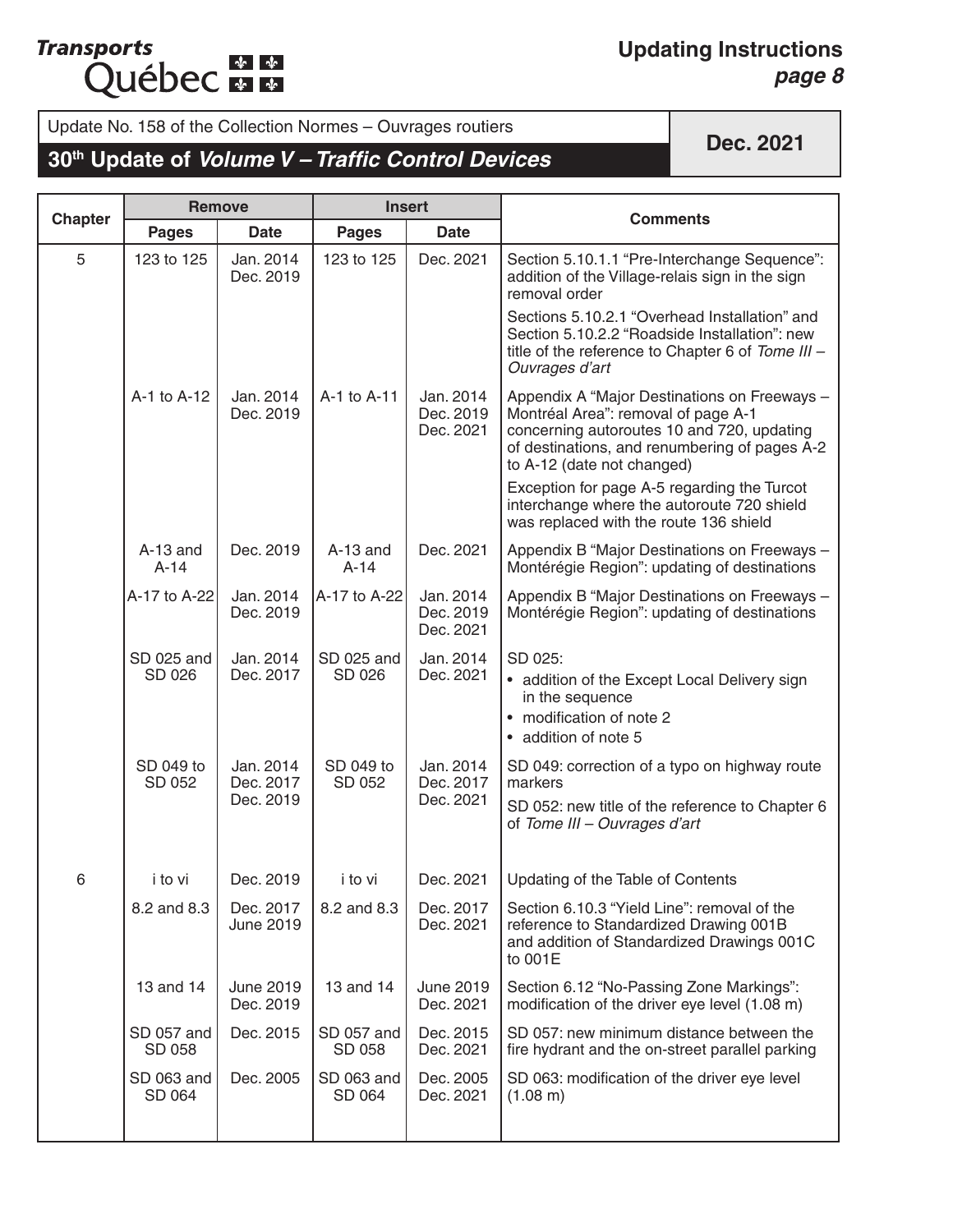## **Transports Québec + +**

#### **Updating Instructions** *page 9*

# Update No. 158 of the Collection Normes – Ouvrages routiers<br> **30<sup>th</sup> Update of** *Volume V – Traffic Control Devices* **Dec. 2021**

|                | <b>Remove</b> |                                     | <b>Insert</b> |                        |                                                                                                                                                                                                                                                                                                 |
|----------------|---------------|-------------------------------------|---------------|------------------------|-------------------------------------------------------------------------------------------------------------------------------------------------------------------------------------------------------------------------------------------------------------------------------------------------|
| <b>Chapter</b> | <b>Pages</b>  | <b>Date</b>                         | <b>Pages</b>  | <b>Date</b>            | <b>Comments</b>                                                                                                                                                                                                                                                                                 |
| $\overline{7}$ | i to v        | Dec. 2020                           | i to v        | Dec. 2021              | Updating of the Table of Contents                                                                                                                                                                                                                                                               |
|                | SD 027 and    | Dec. 2014                           | SD 027 and    | Dec. 2021              | SD 027: improved graphics                                                                                                                                                                                                                                                                       |
|                | SD 028        | Dec. 2017                           | SD 028        |                        | SD 028: correction of a typo regarding the<br>marking line between the bicycle lane and the<br>designated shared roadway, and improved<br>graphics                                                                                                                                              |
| 8              | i to x        | Dec. 2020                           | i to x        | Dec. 2021              | Updating of the Table of Contents                                                                                                                                                                                                                                                               |
|                | 11 to 16      | Dec. 2005                           | 11 to 16      | Dec. 2005              | Section 8.5.1.4 "Warrants for Traffic Lights":                                                                                                                                                                                                                                                  |
|                |               |                                     |               | Dec. 2021              | • Warrant 4: Safety: addition of a specification<br>on the abnormal concept regarding accidents<br>and addition of a supplement to the standard<br>• Warrant 6: Minimum pedestrian volume and<br>Criteria 7: Minimum volume of schoolchildren:<br>specification of the title of section 8.5.3.8 |
|                | 33.2 to 36    | Dec. 2020                           | 33.2 to 36    | Dec. 2020<br>Dec. 2021 | Section 8.5.2.9 "Visibility of Signal Heads<br>at Stop Line": modification of the driver eye<br>level (1.08 m)                                                                                                                                                                                  |
|                |               |                                     |               |                        | Improved graphics                                                                                                                                                                                                                                                                               |
|                | 39 and 40     | Dec. 2005                           | 39 and 40     | Dec. 2021              | Section 8.5.3.4 "Principles Governing the<br>Signing of Movements": addition of content<br>regarding conflicting pedestrian crosswalks<br>and multiple lanes for left-turn and right-turn<br>movements                                                                                          |
|                |               |                                     |               |                        | Table 8.5-4: specification that arrows point in<br>the same direction on the last line of the table                                                                                                                                                                                             |
|                |               |                                     |               |                        | Improved graphics                                                                                                                                                                                                                                                                               |
|                | 49 and 50.1   | Dec. 2011<br>Dec. 2015              | 49 and 50.1   | Dec. 2015<br>Dec. 2021 | Table 8.6-1: modification of stopping sight<br>distances                                                                                                                                                                                                                                        |
|                | 53 to 54.2    | Dec. 2007<br>Jan. 2014<br>Dec. 2015 | 53 to 54.2    | Dec. 2007<br>Dec. 2021 | Section 8.8.3.2 "Restricted Movement with<br>Protected Left Turn or Multiple Turning Lanes<br>(Two Lanes, Three Lanes, etc.)": title changed                                                                                                                                                    |
|                | 59 and 60     | Dec. 2019                           | 59 and 60     | Dec. 2019<br>Dec. 2021 | Section 8.9.1 "Justification for Audible Signals":<br>specification that audible signals must be<br>added to new and existing pedestrian signals                                                                                                                                                |
|                |               |                                     |               |                        | Section 8.9.2 "Installation of Audible Signals":<br>specification that transmitters must be<br>positioned in such a way as to direct the sound<br>to a spot located two-thirds of the way through<br>the crosswalk                                                                              |